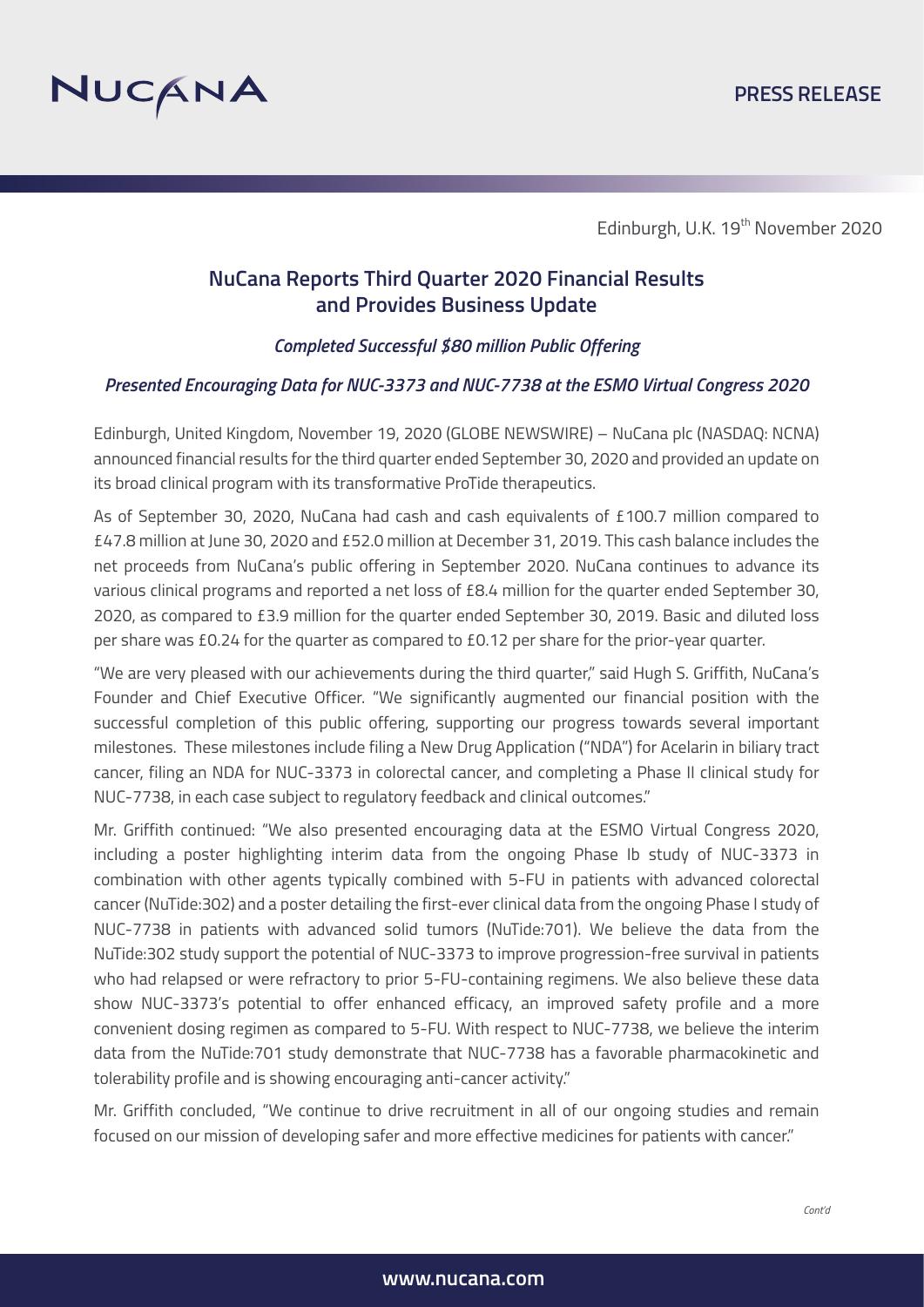

## **Anticipated 2021 Milestones**

- Acelarin is a ProTide transformation of gemcitabine. In 2021, NuCana expects to:
	- Complete recruitment to enable the first interim analysis of the Phase III study of Acelarin combined with cisplatin as a first-line treatment for patients with advanced biliary tract cancer.
- NUC-3373 is a ProTide transformation of the active anti-cancer metabolite of 5-FU. In 2021, NuCana expects to:
	- Report data from the Phase Ib study (NuTide:302) of NUC-3373 in combination with other agents with which 5-FU is typically combined, such as leucovorin, oxaliplatin and irinotecan in patients with advanced colorectal cancer.
	- Initiate and report data from a Phase Ib expansion / Phase II study of NUC-3373 in combination with other agents for patients with colorectal cancer.
	- Initiate a Phase III study of NUC-3373 in combination with other agents for patients with colorectal cancer.
	- Report data from the ongoing Phase I study (NuTide:301) of NUC-3373 in patients with advanced solid tumors.
- NUC-7738 is a ProTide transformation of a novel nucleoside analog, 3'-deoxyadenosine. In 2021, NuCana expects to:
	- Report data from the Phase I study (NuTide:701) of NUC-7738 in patients with advanced solid tumors.
	- Initiate a Phase II study of NUC-7738 in patients with solid tumors.

### **About NuCana plc**

NuCana is a clinical-stage biopharmaceutical company focused on significantly improving treatment outcomes for cancer patients by applying our ProTide technology to transform some of the most widely prescribed chemotherapy agents, nucleoside analogs, into more effective and safer medicines. While these conventional agents remain part of the standard of care for the treatment of many solid and hematological tumors, their efficacy is limited by cancer cell resistance mechanisms and they are often poorly tolerated. Utilizing our proprietary technology, we are developing new medicines, ProTides, designed to overcome key cancer resistance mechanisms and generate much higher concentrations of anti-cancer metabolites in cancer cells. NuCana's robust pipeline includes three ProTides in clinical development. Acelarin and NUC-3373, are new chemical entities derived from the nucleoside analogs gemcitabine and 5-fluorouracil, respectively, two widely used chemotherapy agents. Acelarin is currently being evaluated in four clinical studies, including a Phase III study for patients with biliary tract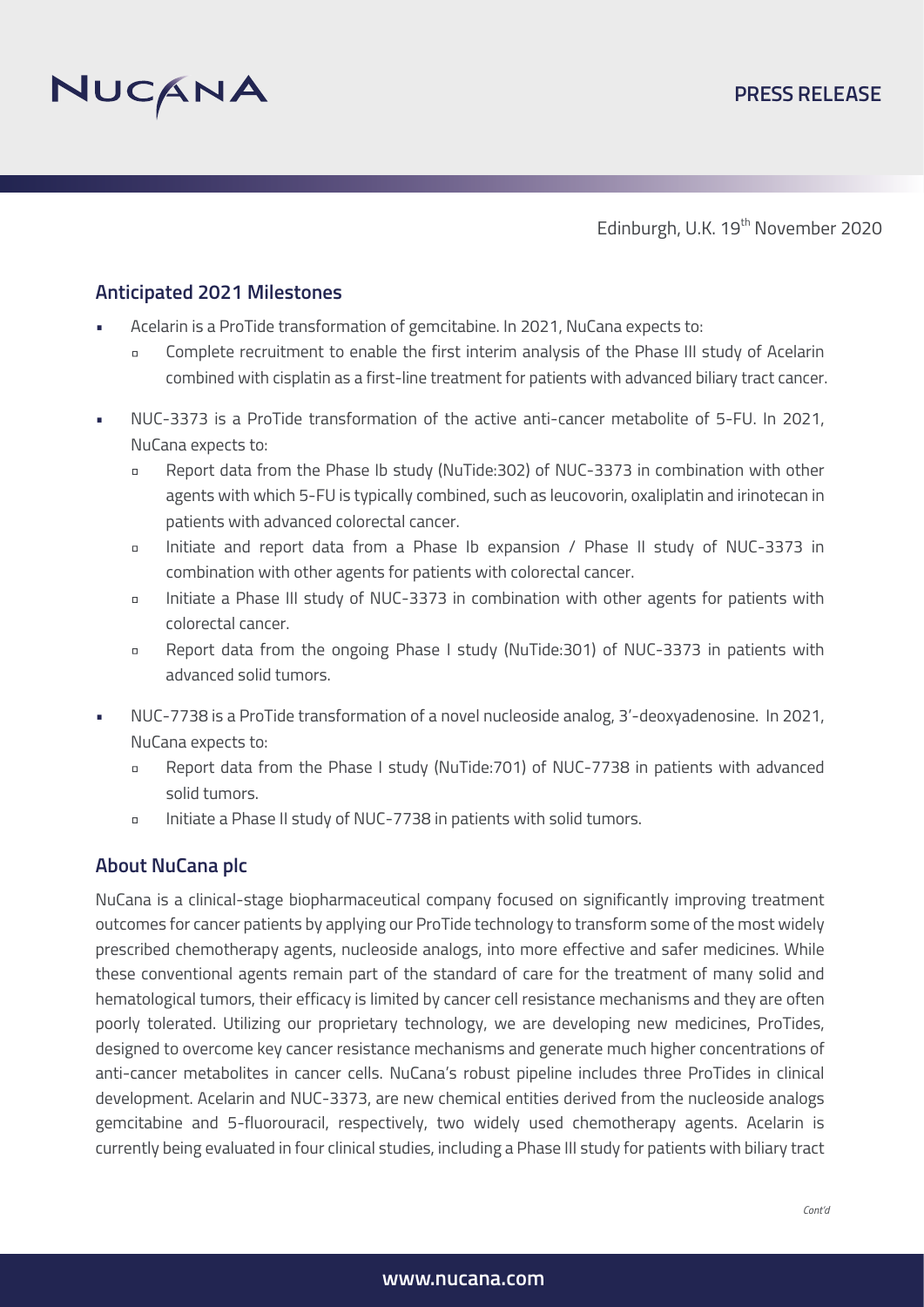

cancer, a Phase Ib study for patients with biliary tract cancer, a Phase II study for patients with platinum-resistant ovarian cancer and a Phase III study for patients with metastatic pancreatic cancer for which enrollment has been suspended. NUC-3373 is currently in a Phase I study for the potential treatment of a wide range of advanced solid tumors and a Phase Ib study for patients with metastatic colorectal cancer. Our third ProTide, NUC-7738, is a transformation of a novel nucleoside analog (3'-deoxyadenosine) and is in a Phase I study for patients with advanced solid tumors.

#### **Forward-Looking Statements**

This press release may contain "forward‐looking" statements within the meaning of the Private Securities Litigation Reform Act of 1995 that are based on the beliefs and assumptions and on information currently available to management of NuCana plc (the "Company"). All statements other than statements of historical fact contained in this press release are forward-looking statements, including statements concerning the sufficiency of the Company's current cash and cash equivalents; the Company's planned and ongoing clinical studies for the Company's product candidates and the potential advantages of those product candidates, including Acelarin, NUC-3373 and NUC-7738; the initiation, enrollment, timing, progress, release of data from and results of those planned and ongoing clinical studies; the impact of COVID-19 on its preclinical studies, clinical studies, business, financial condition and results of operations; the Company's goals with respect to the development and potential use, if approved, of each of its product candidates; and the utility of prior non-clinical and clinical data in determining future clinical results. In some cases, you can identify forward-looking statements by terminology such as "may," "will," "should," "expects," "plans," "anticipates," "believes," "estimates," "predicts," "potential" or "continue" or the negative of these terms or other comparable terminology. Forward-looking statements involve known and unknown risks, uncertainties and other factors that may cause the Company's actual results, performance or achievements to be materially different from any future results, performance or achievements expressed or implied by the forward-looking statements. These risks and uncertainties include, but are not limited to, the fact that the Company's expectations as to the sufficiency of the Company's current cash and cash equivalents to fund its planned operations excludes any potential costs related to pre-commercial activities or, if approved, commercialization costs, as well as the risks and uncertainties set forth in the "Risk Factors" section of the Company's Annual Report on Form 20-F for the year ended December 31, 2019 filed with the Securities and Exchange Commission ("SEC") on March 10, 2020, and subsequent reports that the Company files with the SEC. Forward-looking statements represent the Company's beliefs and assumptions only as of the date of this press release. Although the Company believes that the expectations reflected in the forward-looking statements are reasonable, it cannot guarantee future results, levels of activity, performance or achievements. Except as required by law, the Company assumes no obligation to publicly update any forward-looking statements for any reason after the date of this press release to conform any of the forward-looking statements to actual results or to changes in its expectations.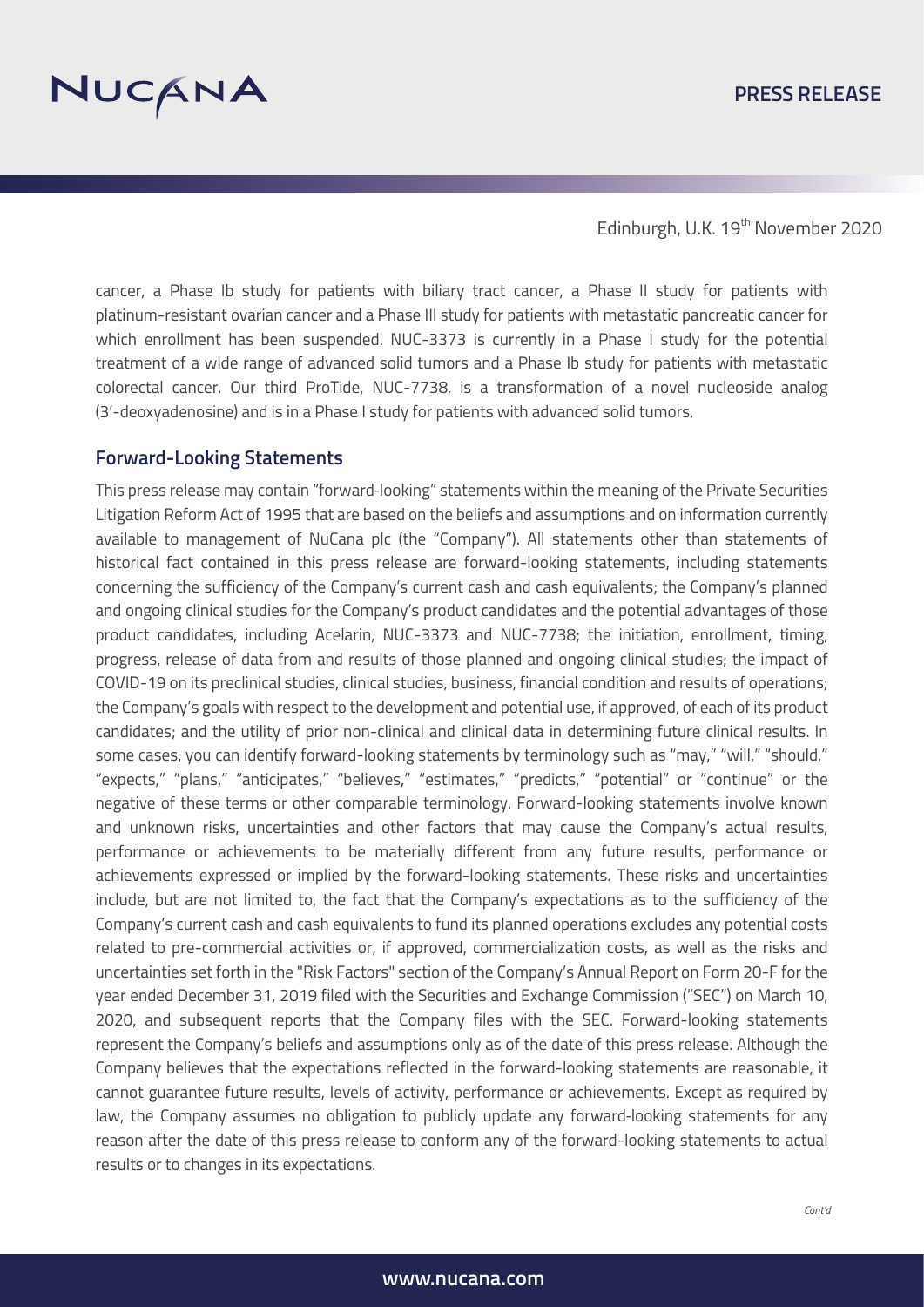

# **Unaudited Condensed Consolidated Statements of Operations**

|                                     | For the three months ended            |         | For the nine months ended |           |
|-------------------------------------|---------------------------------------|---------|---------------------------|-----------|
|                                     | September 30,                         |         | September 30,             |           |
|                                     | 2020                                  | 2019    | 2020                      | 2019      |
|                                     | (in thousands, except per share data) |         |                           |           |
|                                     | f                                     | f       | f                         | f         |
| Research and development expenses   | (6, 117)                              | (4,845) | (17, 918)                 | (14, 551) |
| Administrative expenses             | (1,906)                               | (1,423) | (5, 144)                  | (4,231)   |
| Net foreign exchange (losses) gains | (1,601)                               | 1,227   | 610                       | 1,191     |
| <b>Operating loss</b>               | (9,624)                               | (5,041) | (22, 452)                 | (17, 591) |
| Finance income                      | 26                                    | 252     | 234                       | 867       |
| Loss before tax                     | (9,598)                               | (4,789) | (22, 218)                 | (16, 724) |
| Income tax credit                   | 1,204                                 | 912     | 3,797                     | 3,020     |
| Loss for the period                 | (8, 394)                              | (3,877) | (18, 421)                 | (13, 704) |
|                                     |                                       |         |                           |           |
| Basic and diluted loss per share    | (0.24)                                | (0.12)  | (0.55)                    | (0.42)    |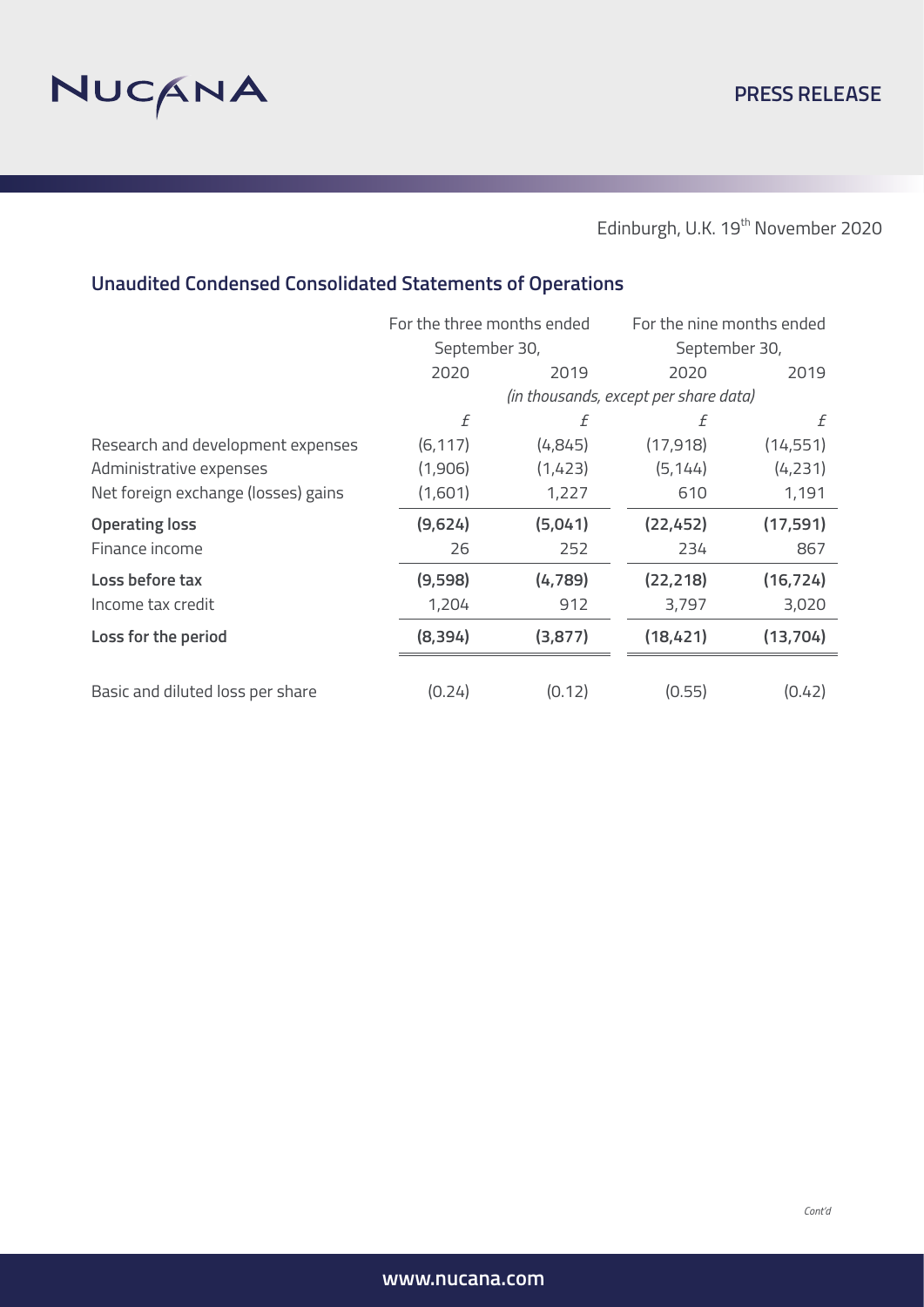

# **Unaudited Condensed Consolidated Statements of Financial Position**

|                                                              | September 30,<br>2020 | December 31,<br>2019<br>(in thousands) |
|--------------------------------------------------------------|-----------------------|----------------------------------------|
|                                                              | f                     | £                                      |
| <b>Assets</b><br><b>Non-current assets</b>                   |                       |                                        |
| Intangible assets                                            | 4,686                 | 3,960                                  |
| Property, plant and equipment                                | 1,281                 | 1,109                                  |
| Deferred tax asset                                           | 34                    | 46                                     |
|                                                              | 6,001                 | 5,115                                  |
| <b>Current assets</b>                                        |                       |                                        |
| Prepayments, accrued income and other receivables            | 5,065                 | 4,710                                  |
| Current income tax receivable                                | 8,140                 | 8,481                                  |
| Cash and cash equivalents                                    | 100,678               | 51,962                                 |
|                                                              | 113,883               | 65,153                                 |
| <b>Total assets</b>                                          | 119,884               | 70,268                                 |
| <b>Equity and liabilities</b><br><b>Capital and reserves</b> |                       |                                        |
| Share capital and share premium                              | 142,937               | 80,840                                 |
| Other reserves                                               | 65,740                | 62,737                                 |
| Accumulated deficit                                          | (98,403)              | (80,055)                               |
| Total equity attributable to equity holders of the Company   | 110,274               | 63,522                                 |
| <b>Non-current liabilities</b>                               |                       |                                        |
| Provisions                                                   | 46                    | 26                                     |
| Lease liabilities                                            | 441                   | 538                                    |
|                                                              | 487                   | 564                                    |
| <b>Current liabilities</b>                                   |                       |                                        |
| Trade payables                                               | 4,190                 | 2,412                                  |
| Payroll taxes and social security                            | 138                   | 160                                    |
| Lease liabilities                                            | 278                   | 268                                    |
| Accrued expenditure                                          | 4,517                 | 3,342                                  |
|                                                              | 9,123                 | 6,182                                  |
| <b>Total liabilities</b>                                     | 9,610                 | 6,746                                  |
|                                                              |                       |                                        |
| <b>Total equity and liabilities</b>                          | 119,884               | 70,268                                 |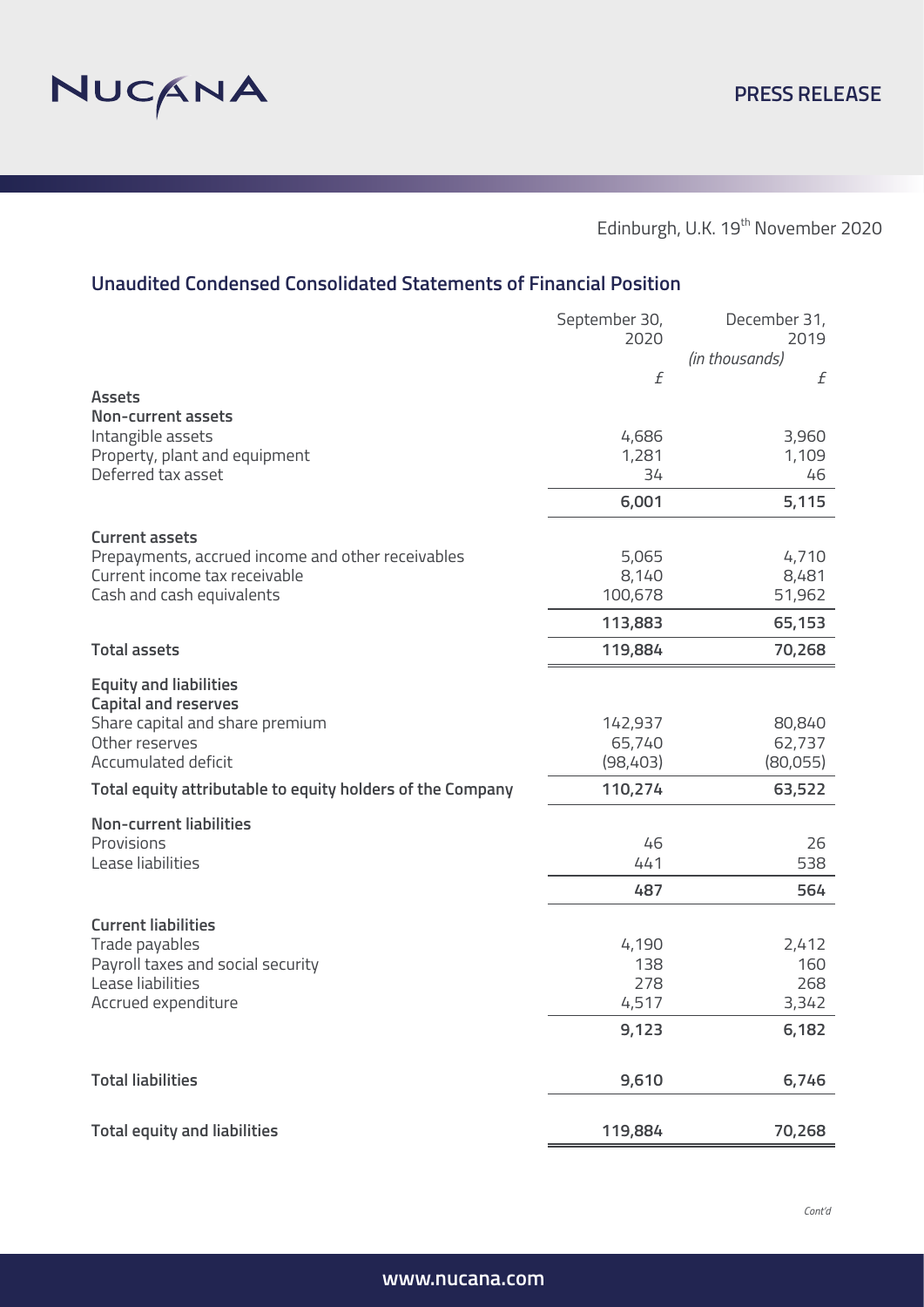

# **Unaudited Condensed Consolidated Statements of Cash Flows**

|                                                                    | For the nine months ended |                       |  |
|--------------------------------------------------------------------|---------------------------|-----------------------|--|
|                                                                    | 2020                      | September 30,<br>2019 |  |
|                                                                    |                           | (in thousands)        |  |
|                                                                    | f                         | f                     |  |
| <b>Cash flows from operating activities</b>                        |                           |                       |  |
| Loss for the period                                                | (18,421)                  | (13,704)              |  |
| Adjustments for:                                                   |                           |                       |  |
| Income tax credit<br>Amortization and depreciation                 | (3,797)<br>667            | (3,020)<br>522        |  |
| Finance income                                                     | (234)                     | (867)                 |  |
| Interest expense on lease liabilities                              | 20                        |                       |  |
| Share-based payments                                               | 3,069                     | 2,191                 |  |
| Net foreign exchange gains                                         | (619)                     | (1,228)               |  |
|                                                                    | (19, 315)                 | (16, 106)             |  |
| Movements in working capital:                                      |                           |                       |  |
| Increase in prepayments, accrued income and other receivables      | (408)                     | (3,593)               |  |
| Increase (decrease) in trade payables                              | 1,778                     | (300)                 |  |
| Increase in payroll taxes, social security and accrued expenditure | 1,153                     | 8                     |  |
| Movements in working capital                                       | 2,523                     | (3,885)               |  |
| Cash used in operations                                            | (16, 792)                 | (19,991)              |  |
| Net income tax received                                            | 4,152                     | 20                    |  |
| Net cash used in operating activities                              | (12, 640)                 | (19, 971)             |  |
| <b>Cash flows from investing activities</b>                        |                           |                       |  |
| Interest received                                                  | 300                       | 915                   |  |
| Payments for property, plant and equipment                         | (350)                     | (29)                  |  |
| Payments for intangible assets                                     | (1,079)                   | (988)                 |  |
| Net cash used in investing activities                              | (1, 129)                  | (102)                 |  |
| <b>Cash flows from financing activities</b>                        |                           |                       |  |
| Payments of lease liabilities                                      | (223)                     | (146)                 |  |
| Proceeds from issue of share capital - exercise of share options   | 15                        | 117                   |  |
| Proceeds from issue of share capital                               | 66,581                    |                       |  |
| Share issue expenses                                               | (4,499)                   |                       |  |
| Net cash from (used in) financing activities                       | 61,874                    | (29)                  |  |
| Net increase (decrease) in cash and cash equivalents               | 48,105                    | (20, 102)             |  |
| Cash and cash equivalents at beginning of period                   | 51,962                    | 76,972                |  |
| Effect of exchange rate changes on cash and cash equivalents       | 611                       | 1,221                 |  |
| Cash and cash equivalents at end of period                         | 100,678                   | 58,091                |  |